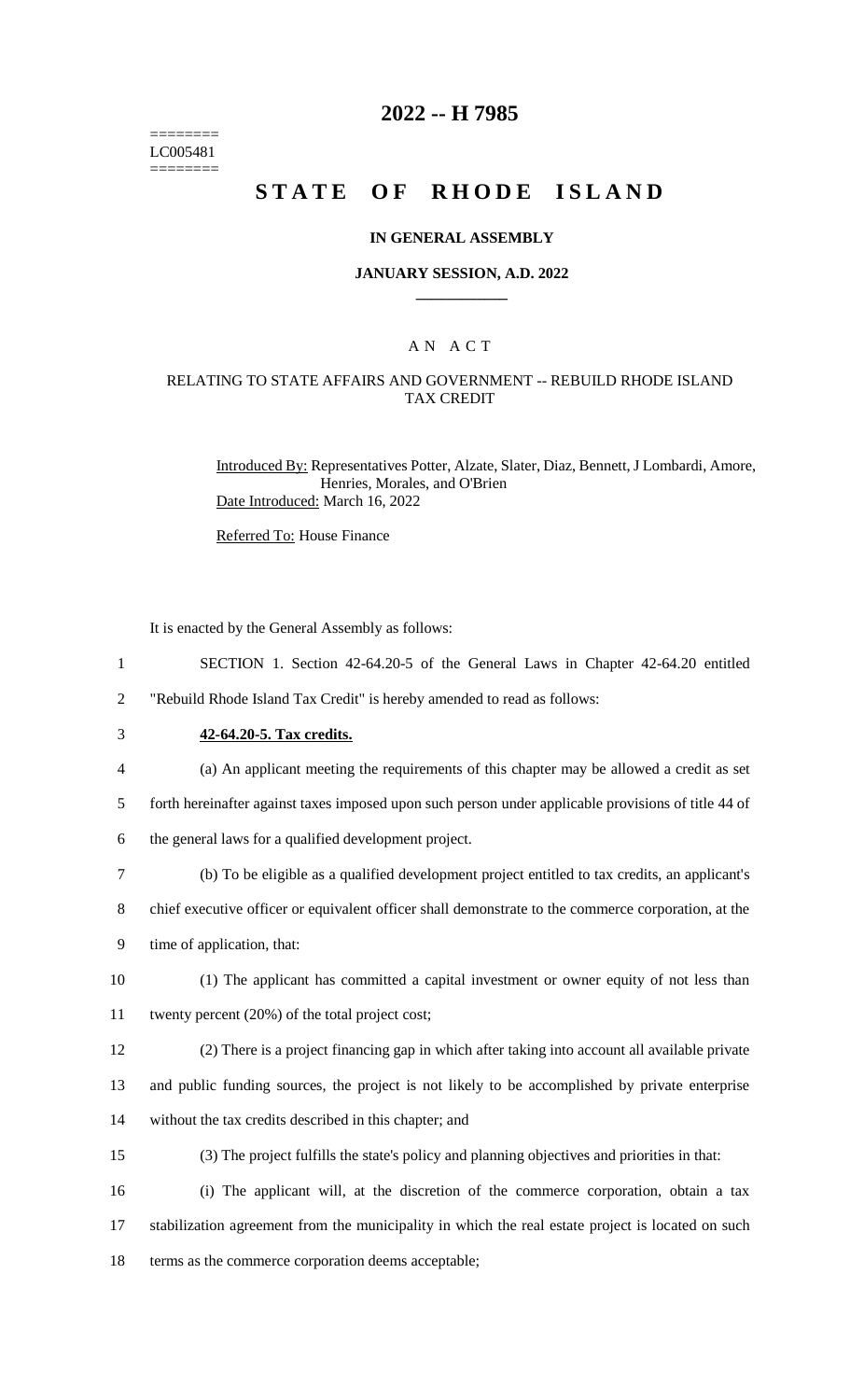(ii) It (A) Is a commercial development consisting of at least 25,000 square feet occupied by at least one business employing at least 25 full-time employees after construction or such additional full-time employees as the commerce corporation may determine; (B) Is a multi-family residential development in a new, adaptive reuse, certified historic structure, or recognized historical structure consisting of at least 20,000 square feet and having at least 20 residential units in a hope community; or (C) Is a mixed-use development in a new, adaptive reuse, certified historic structure, or recognized historical structure consisting of at least 25,000 square feet occupied by at least one business, subject to further definition through rules and regulations promulgated by the 9 commerce corporation; and

 (iii) Involves a total project cost of not less than \$ 5,000,000, except for a qualified development project located in a hope community or redevelopment area designated under § 45- 12 32-4 in which event the commerce corporation shall have the discretion to modify the minimum 13 project cost requirement<sub>-</sub>; and

14 (iv) All construction workers shall be paid in accordance with the wages and benefits 15 required pursuant to chapter 13 of title 37 with all contractors and subcontractors be required to file 16 certified payrolls on a monthly basis with the tax administrator of the division of taxation. Failure 17 to follow the requirements pursuant to chapter 13 of title 37 shall constitute a material violation 18 and a material breach of the agreement with the state and the commerce corporation, in consultation 19 with the tax administrator, shall have the discretion to revoke the tax credits. 20 (4) The commerce corporation, in consultation with the tax administrator, shall promulgate 21 such rules and regulations as are necessary to implement the enforcement of this section.

 (c) The commerce corporation shall develop separate, streamlined application processes for the issuance of rebuild RI tax credits for each of the following:

(1) Qualified development projects that involve certified historic structures;

- (2) Qualified development projects that involve recognized historical structures;
- (3) Qualified development projects that involve at least one manufacturer; and

(4) Qualified development projects that include affordable housing or workforce housing.

 (d) Applications made for a historic structure or recognized historic structure tax credit under chapter 33.6 of title 44 shall be considered for tax credits under this chapter. The division of taxation, at the expense of the commerce corporation, shall provide communications from the commerce corporation to those who have applied for and are in the queue awaiting the offer of tax credits pursuant to chapter 33.6 of title 44 regarding their potential eligibility for the rebuild RI tax credit program.

(e) Applicants (1) Who have received the notice referenced in subsection (d) above and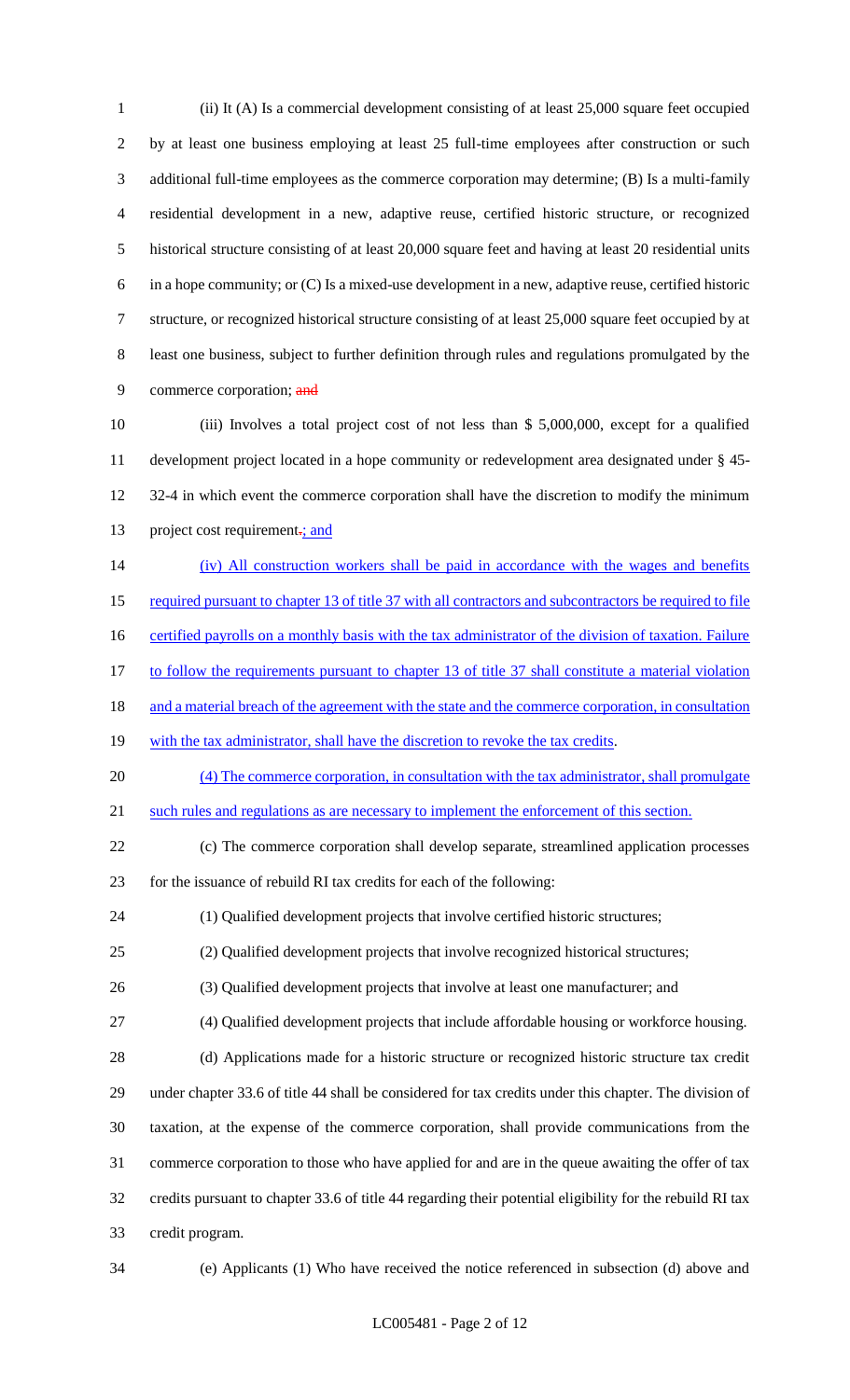who may be eligible for a tax credit pursuant to chapter 33.6 of title 44, (2) Whose application involves a certified historic structure or recognized historical structure, or (3) Whose project is occupied by at least one manufacturer shall be exempt from the requirements of subsections (b)(3)(ii) and (b)(3)(iii). The following procedure shall apply to such applicants:

 (i) The division of taxation shall remain responsible for determining the eligibility of an applicant for tax credits awarded under chapter 33.6 of title 44;

 (ii) The commerce corporation shall retain sole authority for determining the eligibility of an applicant for tax credits awarded under this chapter; and

 (iii) The commerce corporation shall not award in excess of fifteen percent (15%) of the annual amount authorized in any fiscal year to applicants seeking tax credits pursuant to this 11 subsection (e).

(f) Maximum project credit.

 (1) For qualified development projects, the maximum tax credit allowed under this chapter shall be the lesser of (i) Thirty percent (30%) of the total project cost; or (ii) The amount needed to close a project financing gap (after taking into account all other private and public funding sources available to the project), as determined by the commerce corporation.

 (2) The credit allowed pursuant to this chapter, inclusive of any sales and use tax exemptions allowed pursuant to this chapter, shall not exceed fifteen million dollars (\$15,000,000) for any qualified development project under this chapter; except as provided in subsection (f)(3) of this section; provided however, any qualified development project that exceeds the project cap upon passage of this act shall be deemed not to exceed the cap, shall not be reduced, nor shall it be further increased. No building or qualified development project to be completed in phases or in multiple projects shall exceed the maximum project credit of fifteen million dollars (\$15,000,000) for all phases or projects involved in the rehabilitation of the building. Provided, however, that for purposes of this subsection and no more than once in a given fiscal year, the commerce corporation may consider the development of land and buildings by a developer on the "I-195 land" as defined in § 42-64.24-3(6) as a separate, qualified development project from a qualified development project by a tenant or owner of a commercial condominium or similar legal interest including leasehold improvement, fit out, and capital investment. Such qualified development project by a tenant or owner of a commercial condominium or similar legal interest on the I-195 land may be 31 exempted from subsection  $(f)(1)(i)$  of this section.

 (3) The credit allowed pursuant to this chapter, inclusive of any sales and use tax exemptions allowed pursuant to this chapter, shall not exceed twenty-five million dollars (\$25,000,000) for the project for which the I-195 redevelopment district was authorized to enter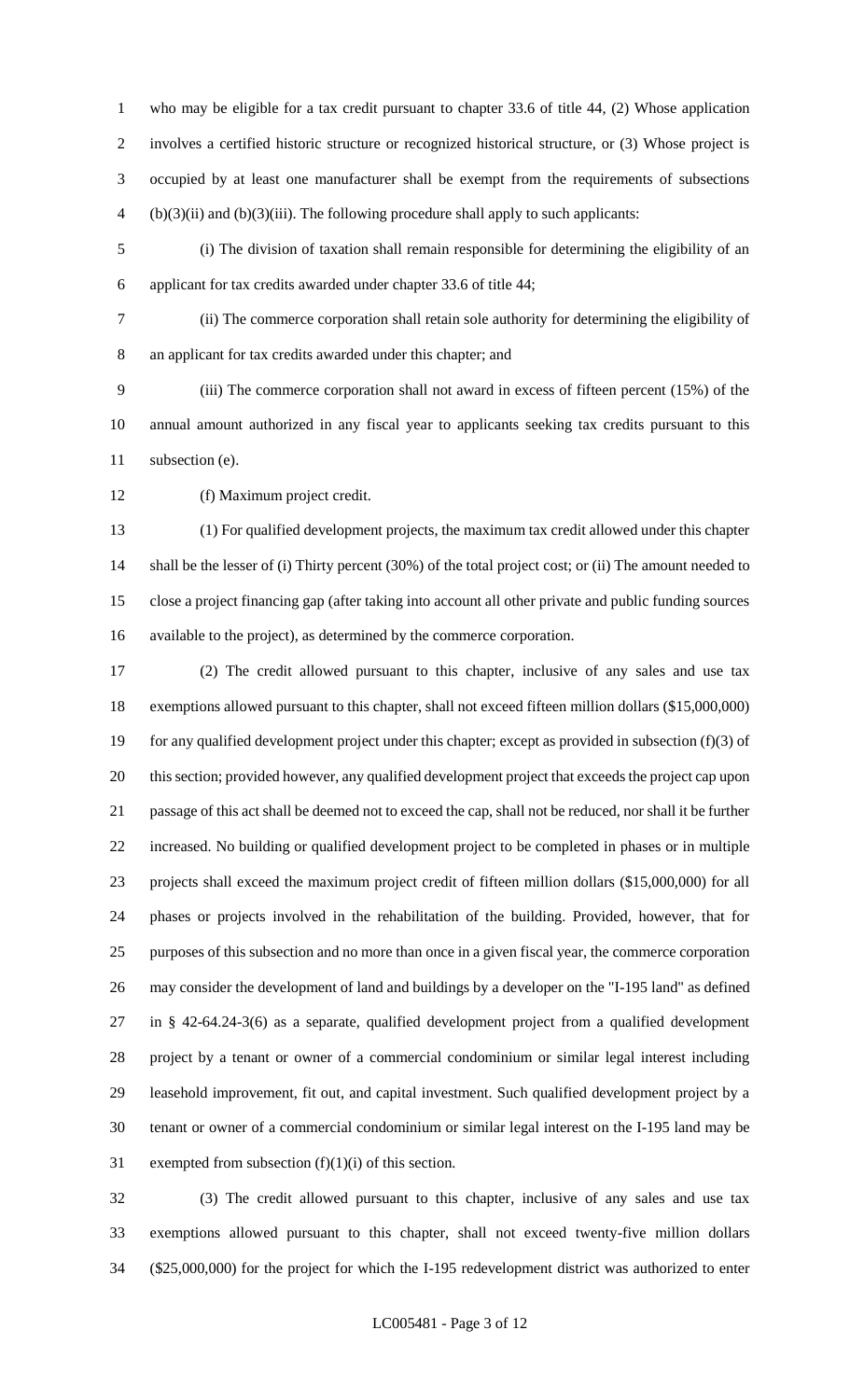into a purchase and sale agreement for parcels 42 and P4 on December 19, 2018, provided that

project is approved for credits pursuant to this chapter by the commerce corporation.

 (g) Credits available under this chapter shall not exceed twenty percent (20%) of the project cost, provided, however, that the applicant shall be eligible for additional tax credits of not more than ten percent (10%) of the project cost, if the qualified development project meets any of the following criteria or other additional criteria determined by the commerce corporation from time to time in response to evolving economic or market conditions:

(1) The project includes adaptive reuse or development of a recognized historical structure;

(2) The project is undertaken by or for a targeted industry;

(3) The project is located in a transit-oriented development area;

 (4) The project includes residential development of which at least twenty percent (20%) of the residential units are designated as affordable housing or workforce housing;

 (5) The project includes the adaptive reuse of property subject to the requirements of the industrial property remediation and reuse act, § 23-19.14-1 et seq.; or

 (6) The project includes commercial facilities constructed in accordance with the minimum environmental and sustainability standards, as certified by the commerce corporation pursuant to Leadership in Energy and Environmental Design or other equivalent standards.

 (h) Maximum aggregate credits. The aggregate sum authorized pursuant to this chapter, inclusive of any sales and use tax exemptions allowed pursuant to this chapter, shall not exceed two hundred ten million dollars (\$210,000,000), excluding any tax credits allowed pursuant to 21 subsection (f)(3) of this section.

 (i) Tax credits shall not be allowed under this chapter prior to the taxable year in which the project is placed in service.

 (j) The amount of a tax credit allowed under this chapter shall be allowable to the taxpayer in up to five, annual increments; no more than thirty percent (30%) and no less than fifteen percent (15%) of the total credits allowed to a taxpayer under this chapter may be allowable for any taxable year.

 (k) If the portion of the tax credit allowed under this chapter exceeds the taxpayer's total tax liability for the year in which the relevant portion of the credit is allowed, the amount that exceeds the taxpayer's tax liability may be carried forward for credit against the taxes imposed for the succeeding four (4) years, or until the full credit is used, whichever occurs first. Credits allowed to a partnership, a limited-liability company taxed as a partnership, or multiple owners of property shall be passed through to the persons designated as partners, members, or owners respectively pro rata or pursuant to an executed agreement among persons designated as partners, members, or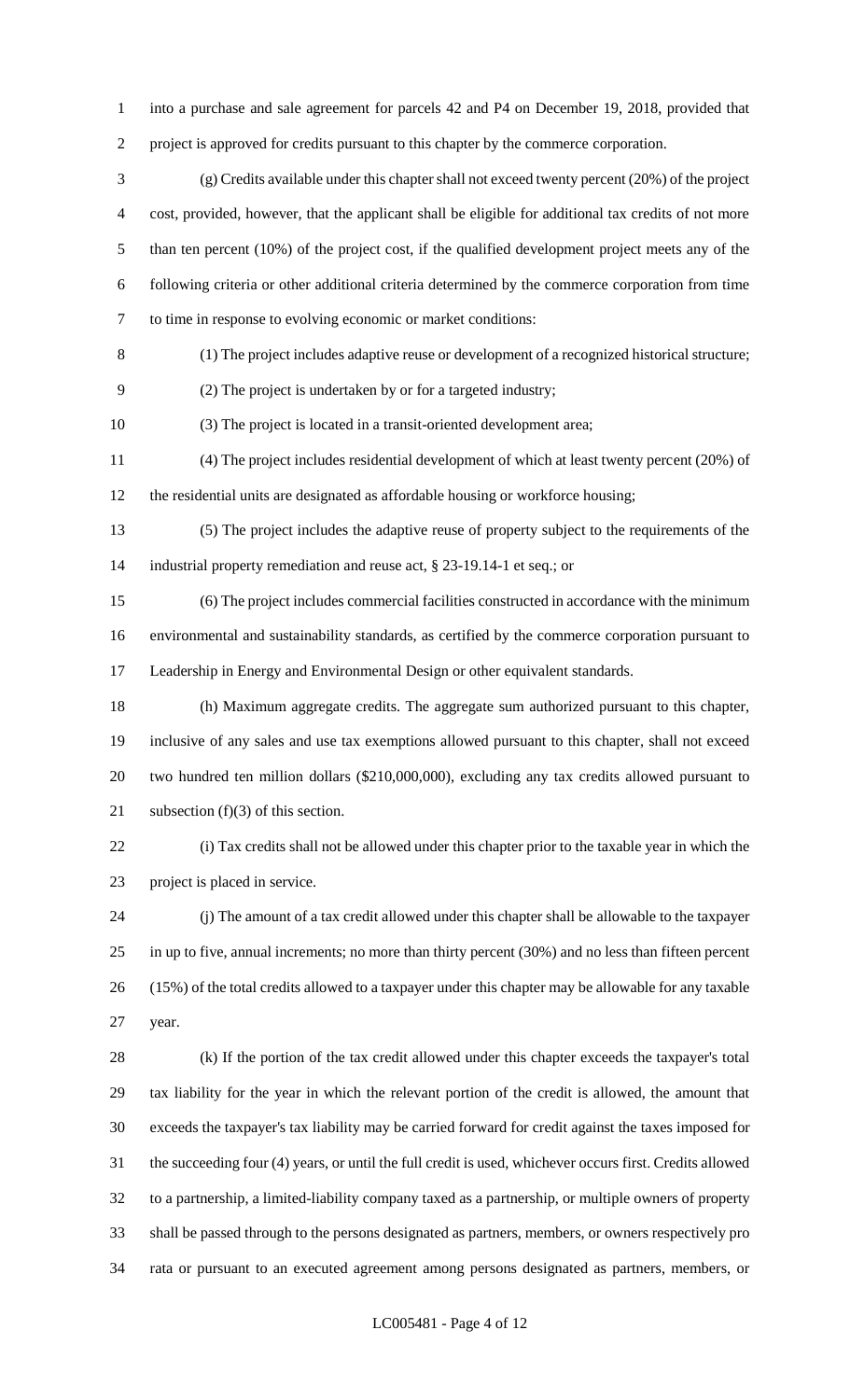owners documenting an alternate distribution method without regard to their sharing of other tax or economic attributes of such entity.

 (l) The commerce corporation, in consultation with the division of taxation, shall establish, by regulation, the process for the assignment, transfer, or conveyance of tax credits.

 (m) For purposes of this chapter, any assignment or sales proceeds received by the taxpayer for its assignment or sale of the tax credits allowed pursuant to this section shall be exempt from taxation under title 44. If a tax credit is subsequently revoked or adjusted, the seller's tax calculation for the year of revocation or adjustment shall be increased by the total amount of the sales proceeds, without proration, as a modification under chapter 30 of title 44. In the event that the seller is not a natural person, the seller's tax calculation under chapter 11, 13, 14, or 17 of title 44, as applicable, for the year of revocation, or adjustment, shall be increased by including the total amount of the sales proceeds without proration.

 (n) The tax credit allowed under this chapter may be used as a credit against corporate income taxes imposed under chapter 11, 13, 14, or 17, of title 44, or may be used as a credit against personal income taxes imposed under chapter 30 of title 44 for owners of pass-through entities such as a partnership, a limited-liability company taxed as a partnership, or multiple owners of property. (o) In the case of a corporation, this credit is only allowed against the tax of a corporation included in a consolidated return that qualifies for the credit and not against the tax of other corporations that may join in the filing of a consolidated tax return.

 (p) Upon request of a taxpayer and subject to annual appropriation, the state shall redeem this credit, in whole or in part, for ninety percent (90%) of the value of the tax credit. The division of taxation, in consultation with the commerce corporation, shall establish by regulation a redemption process for tax credits.

 (q) Projects eligible to receive a tax credit under this chapter may, at the discretion of the commerce corporation, be exempt from sales and use taxes imposed on the purchase of the following classes of personal property only to the extent utilized directly and exclusively in the project: (1) Furniture, fixtures, and equipment, except automobiles, trucks, or other motor vehicles; or (2) Other materials, including construction materials and supplies, that are depreciable and have a useful life of one year or more and are essential to the project.

 (r) The commerce corporation shall promulgate rules and regulations for the administration and certification of additional tax credit under subsection (e), including criteria for the eligibility, evaluation, prioritization, and approval of projects that qualify for such additional tax credit.

 (s) The commerce corporation shall not have any obligation to make any award or grant any benefits under this chapter.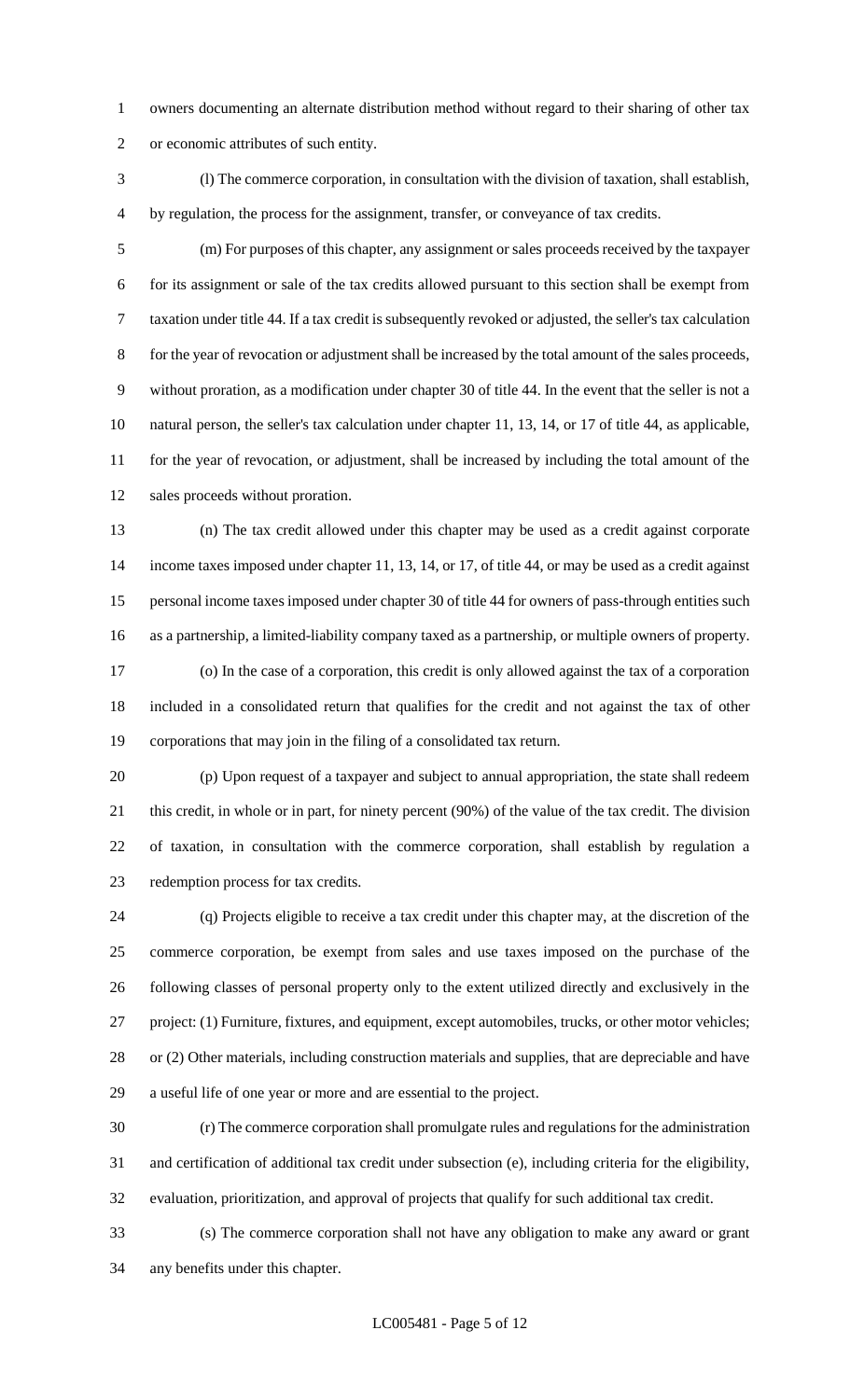SECTION 2. Section 44-31.2-5 of the General Laws in Chapter 44-31.2 entitled "Motion Picture Production Tax Credits" is hereby amended to read as follows:

#### **44-31.2-5. Motion picture production company tax credit.**

 (a) A motion picture production company shall be allowed a credit to be computed as provided in this chapter against a tax imposed by chapters 11, 14, 17, and 30 of this title. The amount of the credit shall be thirty percent (30%) of the state-certified production costs incurred directly attributable to activity within the state, provided:

 (1) That the primary locations are within the state of Rhode Island and the total production budget as defined herein is a minimum of one hundred thousand dollars (\$100,000); or

 (2) The motion picture production incurs and pays a minimum of ten million dollars (\$10,000,000) in state-certified production costs within a twelve-month (12) period.

 The credit shall be earned in the taxable year in which production in Rhode Island is completed, as determined by the film office in final certification pursuant to § 44-31.2-6(c).

 (b) For the purposes of this section: "total production budget" means and includes the motion picture production company's pre-production, production, and post-production costs incurred for the production activities of the motion picture production company in Rhode Island in connection with the production of a state-certified production. The budget shall not include costs associated with the promotion or marketing of the film, video, or television product.

 (c) Notwithstanding subsection (a) of this section, the credit shall not exceed seven million dollars (\$7,000,000) and shall be allowed against the tax for the taxable period in which the credit is earned and can be carried forward for not more than three (3) succeeding tax years. Pursuant to rules promulgated by the tax administrator, the administrator may issue a waiver of the seven million dollars (\$7,000,000) tax credit cap for any feature-length film or television series up to the remaining funds available pursuant to section (e) of this section.

 (d) Credits allowed to a motion picture production company, which is a subchapter S corporation, partnership, or a limited-liability company that is taxed as a partnership, shall be passed through respectively to persons designated as partners, members, or owners on a pro rata basis or pursuant to an executed agreement among such persons designated as subchapter S corporation shareholders, partners, or members documenting an alternate distribution method without regard to their sharing of other tax or economic attributes of such entity.

 (e) No more than fifteen million dollars (\$15,000,000) in total may be issued for any tax year beginning after December 31, 2007, for motion picture tax credits pursuant to this chapter and/or musical and theatrical production tax credits pursuant to chapter 31.3 of this title. After December 31, 2019, no more than twenty million dollars (\$20,000,000) in total may be issued for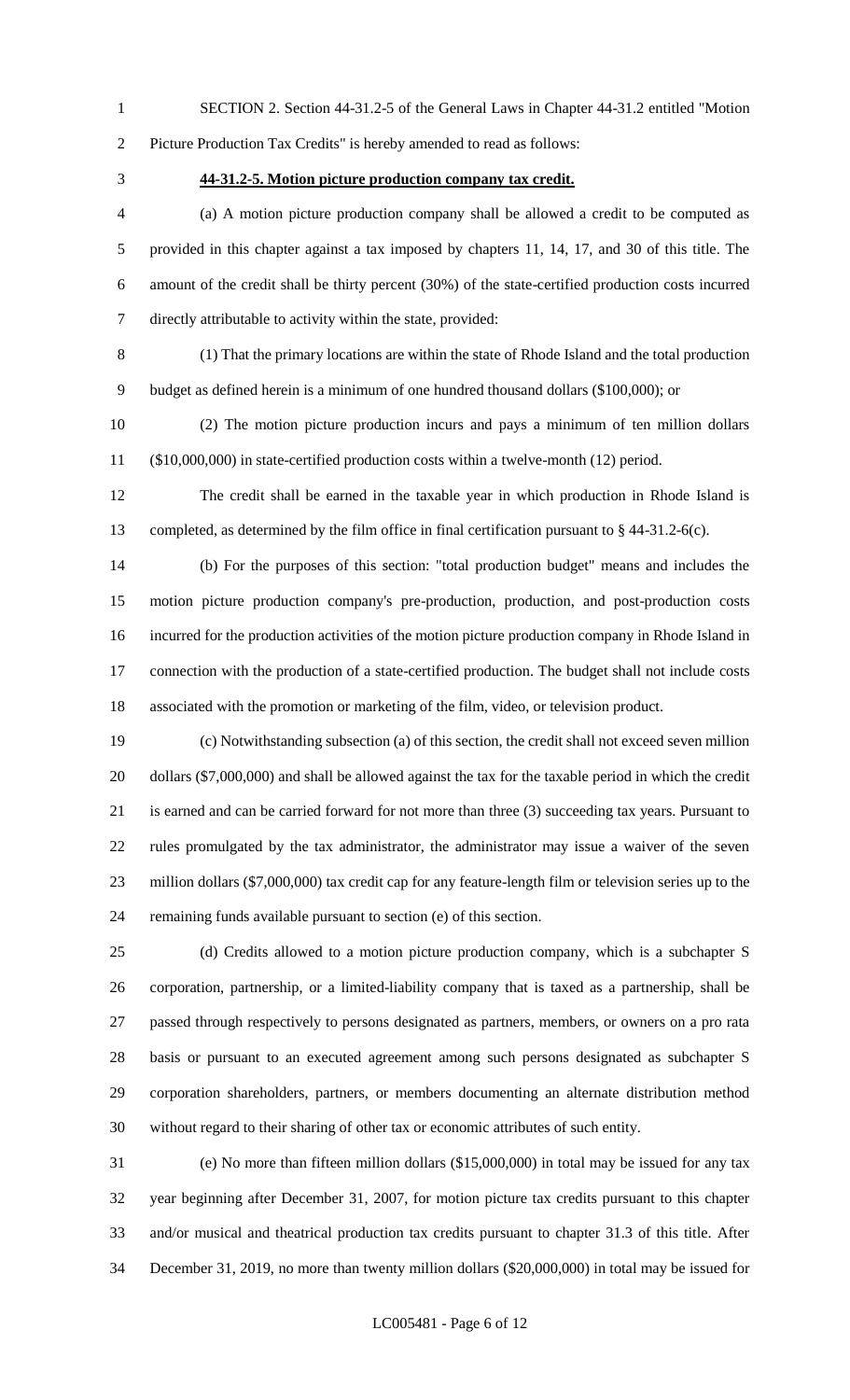any tax year for motion picture tax credits pursuant to this chapter and/or musical and theater production tax credits pursuant to chapter 31.3 of this title. Said credits shall be equally available to motion picture productions and musical and theatrical productions. No specific amount shall be set aside for either type of production.

 (f) Exclusively for tax year 2022, the total amount of motion picture tax credits issued pursuant to this section and/or musical and theatrical production tax credits pursuant to chapter 31.3 of this title shall not exceed thirty million dollars (\$30,000,000).

 (g) All construction workers shall be paid in accordance with the wages and benefits required pursuant to chapter 13 of title 37 and all contractors and subcontractors shall file certified 10 payrolls on a monthly basis with the tax administrator of the division of taxation. Failure to follow 11 the requirements pursuant to chapter 13 of title 37 shall constitute a material violation and a material 12 breach of the agreement with the state and the tax administrator shall have the discretion to revoke 13 the tax credits.

14 (h) The tax administrator of the division of taxation shall promulgate such rules and 15 regulations as are necessary to implement the enforcement of this section.

 SECTION 3. Section 44-33.6-3 of the General Laws in Chapter 44-33.6 entitled "Historic Preservation Tax Credits 2013" is hereby amended to read as follows:

# **44-33.6-3. Tax credit.**

 (a) Subject to the maximum credit provisions set forth in subsections (c) and (d) below, any person, firm, partnership, trust, estate, limited liability company, corporation (whether for profit or nonprofit) or other business entity that incurs qualified rehabilitation expenditures for the substantial rehabilitation of a certified historic structure, provided the rehabilitation meets standards consistent with the standards of the Secretary of the United States Department of the Interior for rehabilitation as certified by the commission and said person, firm, partnership, trust, estate, limited liability company, corporation or other business entity is not a social club as defined in § 44-33.6- 26 2(15) of this chapter, shall be entitled to a credit against the taxes imposed on such person or entity pursuant to chapter 11, 12, 13, 14, 17 or 30 of this title in an amount equal to the following:

(1) Twenty percent (20%) of the qualified rehabilitation expenditures; or

- (2) Twenty-five percent (25%) of the qualified rehabilitation expenditures provided that either:
- (i) At least twenty-five percent (25%) of the total rentable area of the certified historic structure will be made available for a trade or business; or
- (ii) The entire rentable area located on the first floor of the certified historic structure will be made available for a trade or business.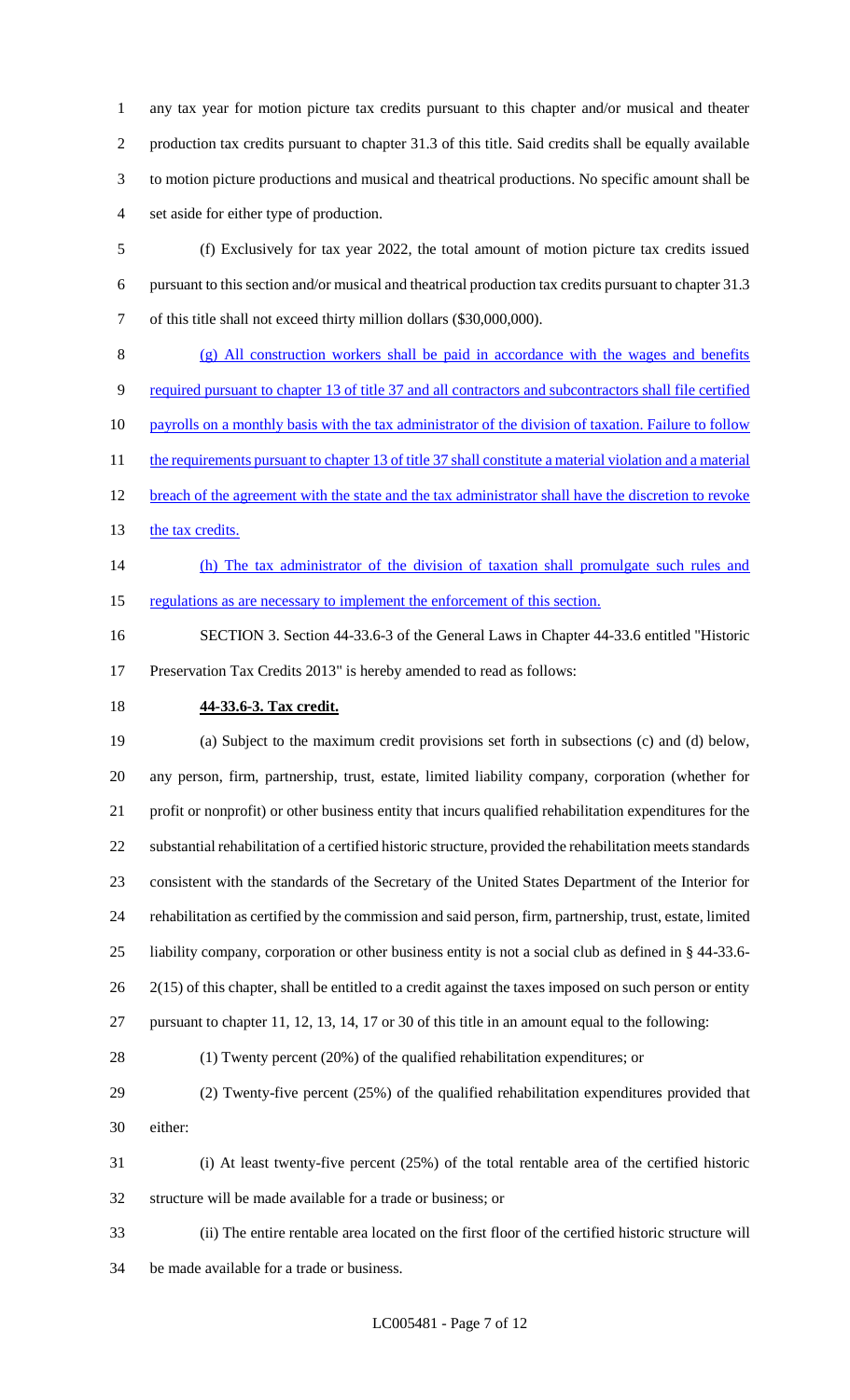(b) Tax credits allowed pursuant to this chapter shall be allowed for the taxable year in which such certified historic structure or an identifiable portion of the structure is placed in service provided that the substantial rehabilitation test is met for such year.

 (c) Maximum project credit. The credit allowed pursuant to this chapter shall not exceed five million dollars (\$5,000,000) for any certified rehabilitation project under this chapter. No building to be completed in phases or in multiple projects shall exceed the maximum project credit of five million dollars (\$5,000,000) for all phases or projects involved in the rehabilitation of such building.

 (d) Maximum aggregate credits. The aggregate credits authorized to be reserved pursuant to this chapter shall not exceed sums estimated to be available in the historic preservation tax credit trust fund pursuant to this chapter.

 (e) Subject to the exception provided in subsection (g) of this section, if the amount of the tax credit exceeds the taxpayer's total tax liability for the year in which the substantially rehabilitated property is placed in service, the amount that exceeds the taxpayer's tax liability may be carried forward for credit against the taxes imposed for the succeeding ten (10) years, or until the full credit is used, whichever occurs first for the tax credits. Credits allowed to a partnership, a limited liability company taxed as a partnership or multiple owners of property shall be passed through to the persons designated as partners, members or owners respectively pro rata or pursuant to an executed agreement among such persons designated as partners, members or owners documenting an alternate distribution method without regard to their sharing of other tax or economic attributes of such entity. Credits may be allocated to partners, members or owners that 22 are exempt from taxation under section  $501(c)(3)$ , section  $(c)(4)$  or section  $501(c)(6)$  of the U.S. Code and these partners, members or owners must be treated as taxpayers for purposes of this section.

 (f) If the taxpayer has not claimed the tax credits in whole or part, taxpayers eligible for the tax credits may assign, transfer or convey the credits, in whole or in part, by sale or otherwise to any individual or entity, including, but not limited to, condominium owners in the event the certified historic structure is converted into condominiums and assignees of the credits that have not claimed the tax credits in whole or part may assign, transfer or convey the credits, in whole or in part, by sale or otherwise to any individual or entity. The assignee of the tax credits may use acquired credits to offset up to one hundred percent (100%) of the tax liabilities otherwise imposed pursuant to chapter 11, 12, 13, (other than the tax imposed under § 44-13-13), 14, 17 or 30 of this title. The assignee may apply the tax credit against taxes imposed on the assignee until the end of the tenth calendar year after the year in which the substantially rehabilitated property is placed in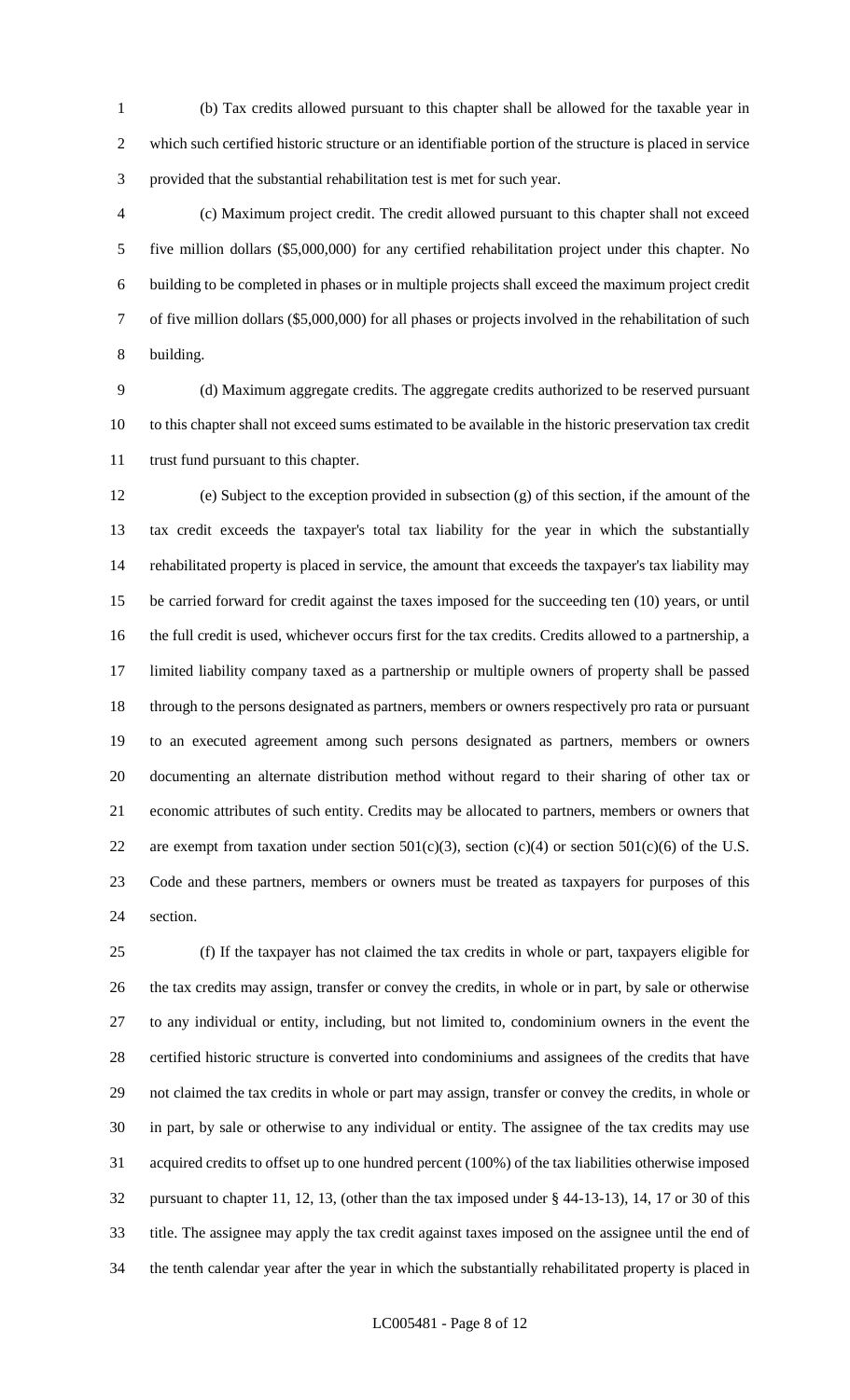service or until the full credit assigned is used, whichever occurs first. Fiscal year assignees may claim the credit until the expiration of the fiscal year that ends within the tenth year after the year in which the substantially rehabilitated property is placed in service. The assignor shall perfect the transfer by notifying the state of Rhode Island division of taxation, in writing, within thirty (30) calendar days following the effective date of the transfer and shall provide any information as may be required by the division of taxation to administer and carry out the provisions of this section.

 For purposes of this chapter, any assignment or sales proceeds received by the taxpayer for its assignment or sale of the tax credits allowed pursuant to this section shall be exempt from this title. If a tax credit is subsequently recaptured under this chapter, revoked or adjusted, the seller's tax calculation for the year of revocation, recapture, or adjustment shall be increased by the total amount of the sales proceeds, without proration, as a modification under chapter 30 of this title. In the event that the seller is not a natural person, the seller's tax calculation under chapters 11, 12, 13 (other than with respect to the tax imposed under § 44-13-13), 14, 17, or 30 of this title, as applicable, for the year of revocation, recapture, or adjustment, shall be increased by including the total amount of the sales proceeds without proration.

 (g) Credits allowed to partners, members or owners that are exempt from taxation under 17 section 501(c)(3), section (c)(4) or section 501(c)(6) of the U.S. Code, and only said credits, shall be fully refundable.

(h) Substantial rehabilitation of property that either:

20 (1) Is exempt from real property tax;

(2) Is a social club; or

 (3) Consists of a single family home or a property that contains less than three (3) residential apartments or condominiums shall be ineligible for the tax credits authorized under this chapter; provided, however, a scattered site development with five (5) or more residential units in the aggregate (which may include single family homes) shall be eligible for tax credit. In the event a certified historic structure undergoes a substantial rehabilitation pursuant to this chapter and within twenty-four (24) months after issuance of a certificate of completed work the property becomes exempt from real property tax, the taxpayer's tax for the year shall be increased by the total amount of credit actually used against the tax.

 (i) In the case of a corporation, this credit is only allowed against the tax of a corporation included in a consolidated return that qualifies for the credit and not against the tax of other corporations that may join in the filing of a consolidated tax return.

(j) All construction workers shall be paid in accordance with the wages and benefits

34 required pursuant to chapter 13 of title 37 and all contractors and subcontractors shall file certified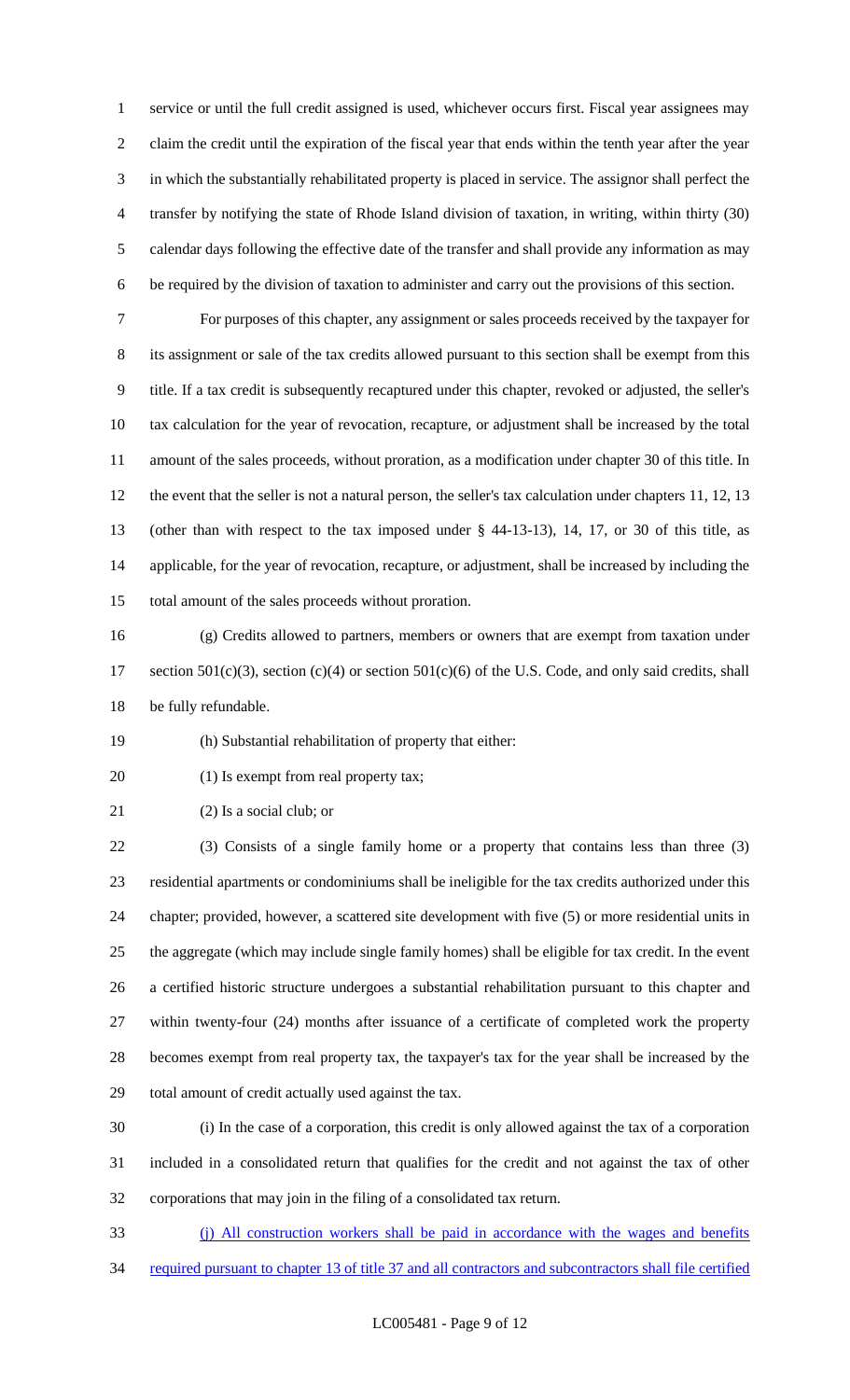- 1 payrolls on a monthly basis with the tax administrator of the division of taxation. Failure to follow
- 2 the requirements pursuant to chapter 13 of title 37 shall constitute a material violation and a material
- breach of the agreement with the state and the tax administrator shall have the discretion to revoke
- the tax credits.
- (k) The tax administrator of the division of taxation shall promulgate such rules and
- regulations as are necessary to implement the enforcement of this section.
- SECTION 4. Section 44-48.3-6 of the General Laws in Chapter 44-48.3 entitled "Rhode
- Island New Qualified Jobs Incentive Act 2015" is hereby amended to read as follows:
- 
- **44-48.3-6. Total amount of tax credit for eligible business.**
- (a) The base amount of the tax credit for an eligible business for each new full-time job shall be up to two thousand five hundred dollars (\$2,500) annually.
- (b) The total tax credit amount shall be calculated and credited to the business annually for each year of the eligibility period after the commerce corporation, in consultation with the division of taxation, has verified that the jobs covered by the tax credit have generated sufficient personal income taxes to comply with subsection (e) of this section.
- (c) In addition to the base amount of the tax credit, the amount of the tax credit to be awarded for each new full-time job may be increased, pursuant to the provisions of subsection (d) of this section, if the business meets any of the following criteria or such other additional criteria determined by the commerce corporation from time to time in response to evolving economic or market conditions:
- (1) For a business located within a hope community;
- (2) For a targeted industry;
- (3) For a business located within a transit oriented development area; and
- (4) For an out-of-state business that relocates a business unit or units or creates a significant number of new full-time jobs during the commitment period.
- (d) For any application made to the commerce corporation the tax credit for an eligible business for each new full-time job shall not exceed seven thousand five hundred dollars (\$7,500) annually.
- (e) Notwithstanding the provisions of subsections (a) through (d) of this section, for each application approved by the commerce corporation prior to July 1, 2019, the amount of tax credits available to be obtained by the business annually shall not exceed the reasonable W-2 withholding received by the state for each new full-time job created by a business for applications received by the commerce corporation. For each application approved by the commerce corporation after July 1, 2019, the amount of tax credits available to be obtained by the business annually shall not exceed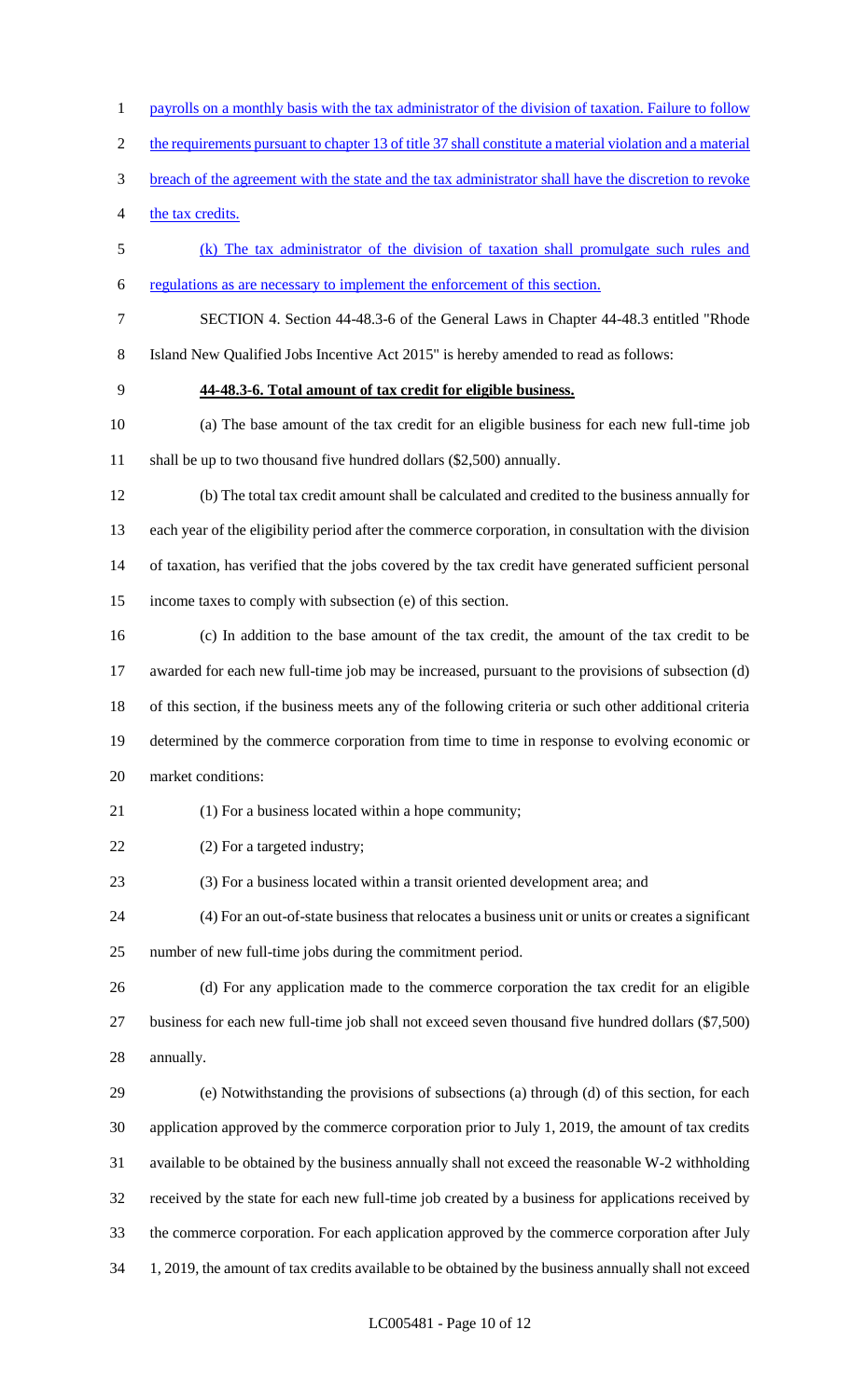- 1 seventy-five percent (75%) of the reasonable W-2 withholding received by the state for each new
- 2 full-time job created by a business for applications received by the commerce corporation.
- 3 (f) The commerce corporation shall establish regulations regarding the conditions under 4 which a business may submit more than one application for tax credits over time. The commerce 5 corporation may place limits on repeat applications.
- 6 (g) All construction workers shall be paid in accordance with the wages and benefits
- 7 required pursuant to chapter 13 of title 37 and all contractors and subcontractors shall file certified
- 8 payrolls on a monthly basis with the tax administrator of the division of taxation. Failure to follow
- 9 the requirements pursuant to chapter 13 of title 37 shall constitute a material violation and a material
- 10 breach of the agreement with the state and the commerce corporation, in consultation with the tax
- 11 administrator, shall have the discretion to revoke the tax credits.
- 12 (h) The commerce corporation, in consultation with the tax administrator, shall promulgate
- 13 such rules and regulations as are necessary to implement the enforcement of this section.
- 14 SECTION 5. This act shall take effect upon passage.

======== LC005481 ========